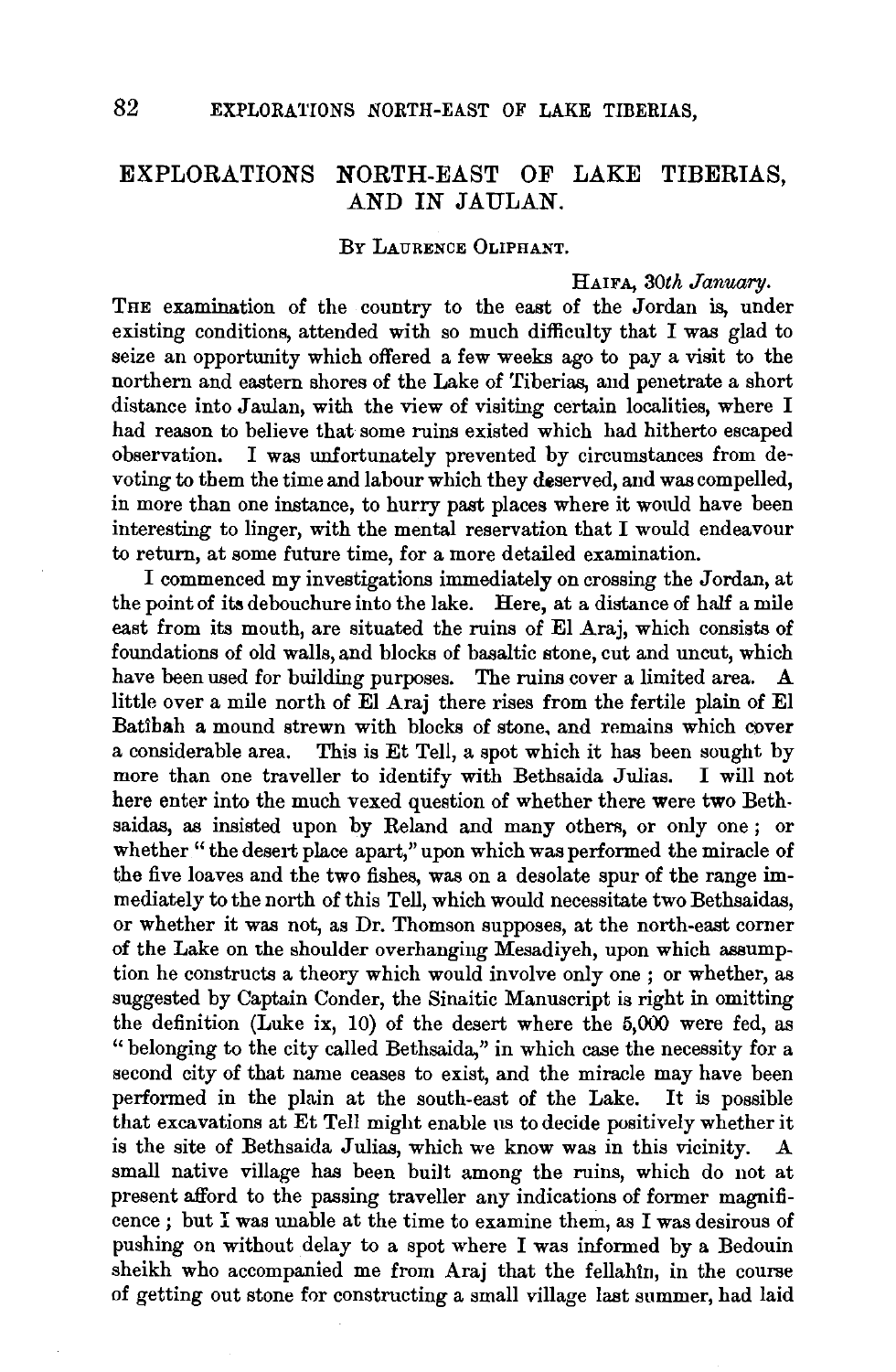bare some stones on which were carvings and pictorial representations. After following the course of the Jordan, on its east bank, for another mile, we reached a spot on the barren slope of a hill a few hundred yards from the river, where some native huts had been recently built, and where large cut stones, carved cornices, capitals, and fragments of columns were strewn in profusion, while from the midst of them rose the walls of what appears to have been a synagogue ; owing, however, to a later superstructure having evidently been reared upon the original foundation, I feel somewhat diffident in pronouncing upon this point decidedly. I will, however, state my reasons for coming to this conclusion, while the accompany-

ing sketches of the ornamentation I found here may enable others more competent to form an opinion than myself to judge of their origin. The dimensions and ground plan of the building with the columns still *in situ*  closely resembled those of the small synagogue at Kefr Birim. The length was 45 feet, the breadth 33<br>feet. The building had an east and

The building had an east and west orientation, and the door was in the centre of the wall on the western side. This does not, so far as I know, occur in the case of any synagogue hitherto found, but it was doubtless due to the necessities of the case, as the site for the building was excavated from the hill-side, the floor at the east end being about 9 feet below the surface of the earth at the back of the wall, while the slope of the hill would have made it inconvenient to place the door, as usual, on the south side. A more serious objection to this being a synagogue lies in the fact that the stones were set in mortar, which does not occur in the case of other synagogues ; but there were indications to show that these walls had been erected upon older foundations. They were now standing to a height of 8 feet. There were no door-posts or lintel to the entrance. The floor, which was thickly strewn with The floor, which was thickly strewn with building stones, fragments of columns, and of carved cornices and capitals, was below the level of the ground, and was reached by a descent of two steps, while opposite, running along the whole length of the eastern side, were two benches or steps, the face of the upper one decorated with a thin scroll of ornamental tracery; these may have served for seats. The de-

pressed floor and stone benches are both features which occur in the synagogue at Irbid. Upon the upper bench stood the fragments of two columns about 4 feet in  $F_{1G. 4}$ .



*·-·---··46* fL--~------

~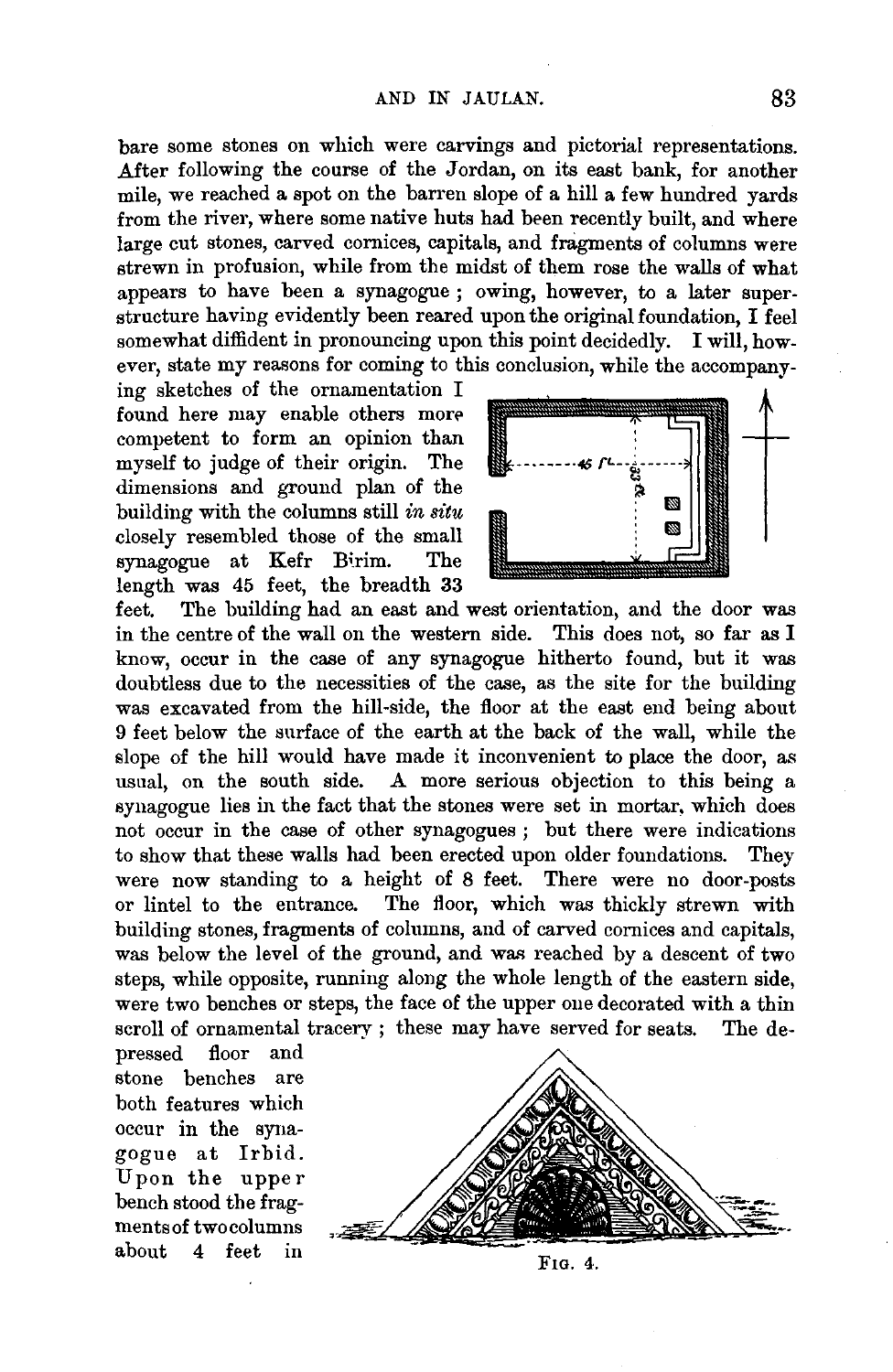

the floor. These blocks averaged 2 feet 6 inches by 18 inches. The capitals of the columns were in Corinthian style, 2 feet 3 inches in height, and consisted of a double row of leaves, which differed somewhat from the usual acanthus, apparently of a later or more composite order. The ornamentation and character of the niches (see figs. 4 and 5) so closely resembled those found at the synagogue at Kerazeh and elsewhere, being of the same florid and somewhat debased type, that they seemed to me to set at rest the question of the original character of this building, though it may subsequently have been diverted to other uses. Time did not allow me to do more than make rough drawings of the architecture, but I trust they are



consisted of the upper portion of two small semi-attached fluted columns with Doric capitals, almost exactly

> may have been placed over the lintel on the plan of the arch on the lintel over the entrance to the great synagogue at Kefr Birim. It measured 39 inches across the base of the arch (fig. 1). A most interesting object was a winged female figure, holding what was apparently a sheaf (fig. 2). The ornamentation of the cornice does not resemble any which I have observed either in the "Memoirs" F<sub>IG.</sub> 2. or elsewhere, and is not unlike the so-called egg and dart pattern

similar to the one found at Irbid. Also one cut into a round arch, which

(fig. 3). Other specimens of the ornamentation are seen in fig. 7. T have

height, and I foot 2 inches in diameter. They were evidently not *in situ,* being without pedestals, and I can only account for their being in their present position by the supposition that they had been placed there recently. The other two appeared to be *in situ,* but their bases were much hidden by the blocks of stone heaped on

sufficient to enable a comparison to be made between them and the engravings in the "Memoirs." If I am right in my conjecture, this synagogue would probably date from about the second century of the Christian era. I also found a stone which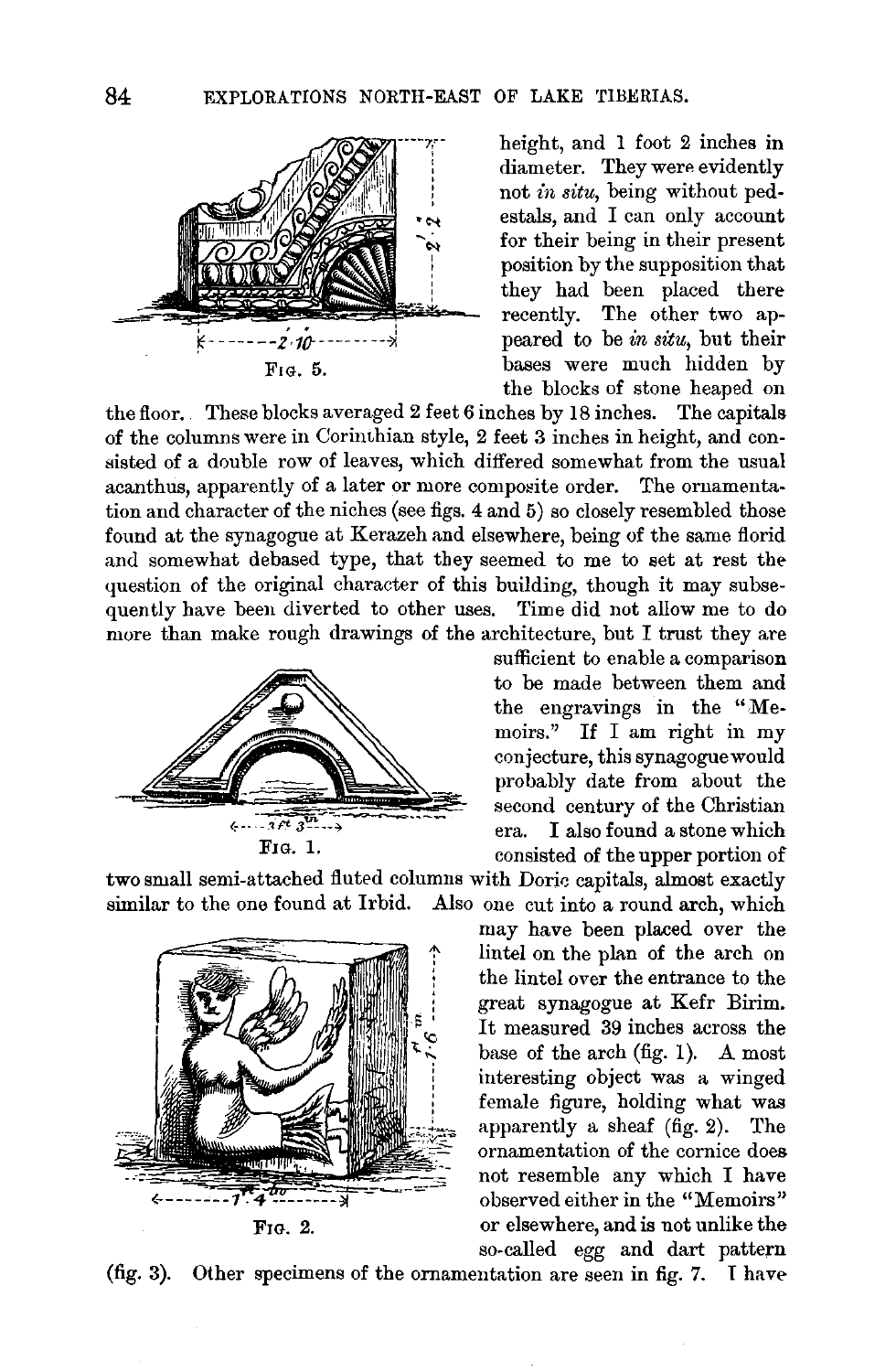not been able to form any conjecture which should identify this most interesting spot with any Biblical or historical locality. Its modern name is Edmeaning platform, a name not inappropriate to its position. It is possible that during the next dry season the natives may continue their excavations, as stones are needed. I have FIG. 3.



urgently impressed upon them not to deface or destroy any remains that may

be unearthed ; but they unfortunately watched my proceedings with an uneasiness and suspicion which I am afraid a gratuity failed altogether to dispel.

We now pursued an almost easterly direction along the  $l_{\text{lower} \text{ flank of the range which}}$   $l_{\text{1G}}$ . 7.

rose abruptly on our left, and in a mile and a half reached a spring and theremains of a small ruin called Umm el Araj. There seemed, however, to have been only two or three houses here, and finding nothing of interest we pushed on, and reached in half a mile more the ruins of Elahseniyeh. Here again I was fortunate in coming upon remains which have beeu exposed to view for the first time by the natives this year.

The portion excavated was not so extensive, nor did it reveal so much that was interesting, as Ed-Dikkih, but the area covered with old ruin was. greater, and it was in ancient times probably the centre of a larger population. The character of the remains now exposed to view is very difficult to determine, owing to the confusion which has been created by theirrepresenting two periods, the building of the later having apparently been placed diagonally on the one that preceded it. They were situated upon a terrace of solid masonry about 5 feet high, now strewn with building stones. The upper or more recent chamber measured 20 feet across. one way, but there was nothing to determine its length, no walls having been left standing ; the dimension in one direction, however, could be gathered from the cement floor which still remained, a considerableportion of which was visible at a depth of 18 inches below the surface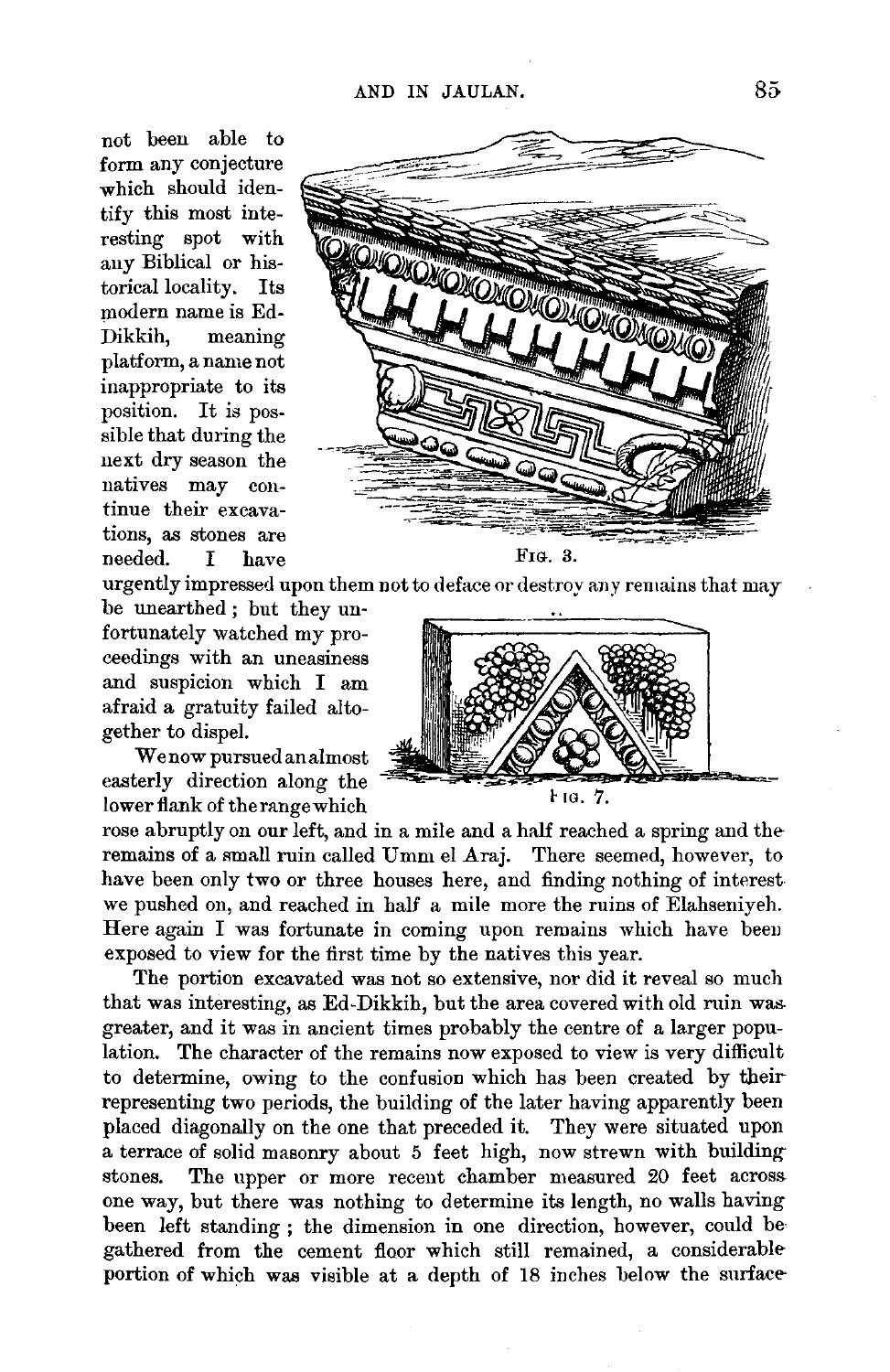of the earth. There appeared, 18 inches below it, a floor of solid stone, and this was evidently a portion of a building of some size, to judge from the blocks of stone which apparently were the foundations for the pedestals of columns. These consisted of five cubes of stone, each 2 feet every way, and 6 feet apart. As the stone floor on which they stood was 3 feet below the surface of the ground, the upper surface was 1 foot below it, and there may therefore have been more in continuation of the line in which they were, which the excavations of the villagers had not revealed. They ran north and south, and diagonally to the upper flooring of cement. There were some fragments of columns, pedestals, and carved cornices and capitals lying among the ruins of the vicinity, but they were much broken, and not sufficiently noteworthy to stop to sketch.

I had, unfortunately, no time to carry out my original intention of following up the Wady Ed Dalieh, two miles higher to Elyahudiyeh, where ruins are reported to exist, but I was assured by the sheikh that they contained no remains such as I had seen at Ed-Dikkih and Elahseniyeh, so I crossed the plain back to the coast where the ruins of Mesadiyeh still remain to suggest that the similarity of their name to that of Bethsaida may furnish a clue to the identification with them of that town. They contain nothing of interest however, without excavation ; but enough remains to show that the head of the Lake must in old times have been a great centre of population, since the towns near it are all from one to two miles apart, and I have heard of more ruins in the neighbourhood, which I hope at some future time to have an opportunity of examining.

As some confusion exists in all the maps to which I have had any access in the nomenclature of the five wAdies which intersect the country between the Jordan and the Wady es Samak, I have been very particular in obtaining the names as accurately as I could from the best native sources. Of these the Wâdy Jeramâya is the most wild and inaccessible, and except for the sportsman-it affords excellent cover for the large game which are said to abound in it-would probably not repay examination; the same .cannot be said of the other wAdies, in which, especially near their heads, I have reason to believe some ruins are to be found.

Following the Lake shore, we passed at the mouth of the Wady Ejgayif the ruins of Akib ; these consist of nothing but heaps of basaltic stones. There is near here a spot marked "ruins" in some maps, and called Dukah; they are also mentioned by more than one traveller. I found on inquiry, however, that a projecting cliff near 'Akib was called the Dukah Kefr 'Akib, or the precipice of 'Akib, and this has doubtless given rise to the confusion. A mile and a half beyond 'Akib we turned up the great wâdy of Es Samak. It is up this fertile valley, watered by a perennial stream, and which is in places two miles wide, and about seven miles in its greatest ' length, that it is proposed to carry the projected railway from Haifa to Damascus, as it affords an easy gradient from the depressed shores of Lake Tiberias to the elevated plateau of Jaulan; the rise in that distance being a little over 2,000 feet. As we ascend, I observe that only quite the lower .strata are of limestone ; all the rest is basaltic, and this formation is of vast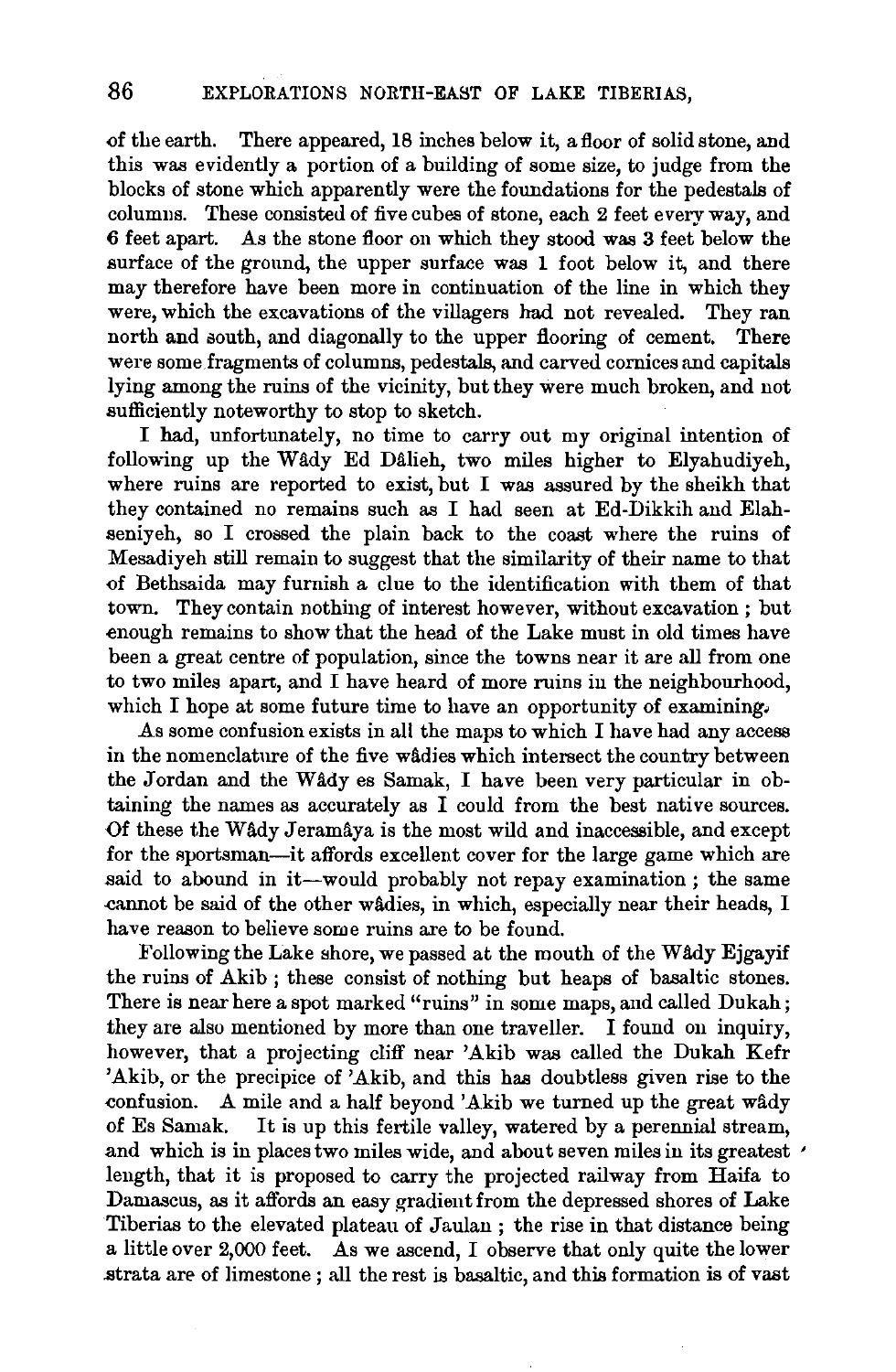thickness. The whole of Jaulan is indeed an immense volcanic field, consisting of irregular heaps of amorphous lava and disintegrating scoriæ, with mounds of globular basalt.

After ascending the wâdy for three miles we reached, a little below the margin of the plateau on the right side, the ruins of El 'Adeseh, but it happened to be so dark at the time that I could not distinguish more than heaps of stones, and I had no opportunity of returning to it.

The country is very sparsely peopled in the district of Jaulan in which we now were, one of the largest villages being that of El 'Al, built on the site of an ancient ruin ; but the place has been so much built over that little can be seen, though in the walls and yards of the houses are many vestiges of antiquity. In the stable of the house in which I lodged was a column *in situ* standing to a height of 6 feet, and in the yard a draped female statue, life size, in three pieces. The feet, which as far as I could judge were on a pedestal *in situ,* were partially covered with earth ; the rest of the figure, which had been separated from them at the ancles, was lying on the ground ; the head had also been separated from the body; but each of the pieces was in good preservation. The left arm clasped what appeared to be a quiver, from which I gathered that the statue was one to Diana. An inscription would probably be found on the pedestal settling this question, but circumstances prevented my excavating sufficiently to find out whether this was the case.

My objective point was now Khisfin, a village lying five miles distant in a north-easterly direction, which has played so important a part in the history of the country that I was extremely anxious to investigate the ruins which exist there, and which have never been the subject of examination. After riding for an hour we came to the ruins of Nab, situated on a small mound. They consist of blocks of basalt building stone, some traces of foundations, some fragments of columns and capitals, and a tank, dry at the time of my visit, but which evidently holds water for some portion of the year ; it had apparently been much deeper at a former period, only the two upper courses of masonry being now visible. It was oval in shape, and measured about 60 yards by 30. A little off the road to the right stands a large tree on a mound which is a conspicuous object on the vast plain, and is called Ez Zeitimi, or the hill of the olive-tree. In half-an-hour more we reached Khisfin, which is a large village for this part of the country, the houses constructed entirely of the hewn stones which here cover a greater area than any ruins which I have hitherto visited in this neighbourhood.

The earliest notice which I have been able to obtain of Khisfin is that of Yakubi, about 900  $A.D.$  He mentions it as one of the chief towns of "the Province of the Jordan," Syria being divided in his day into three provinces, viz. : the Province of Damascus, the Province of the Jordan, and the Province of Palestine. Yakub in the thirteenth century mentions it as a town of the Hauran district below Nawa, on the Damascus road, between Nawa and the Jordan. Khisfin was doubtless at one time a fortress of the Saracens, as it is further mentioned as the place to which Al Melek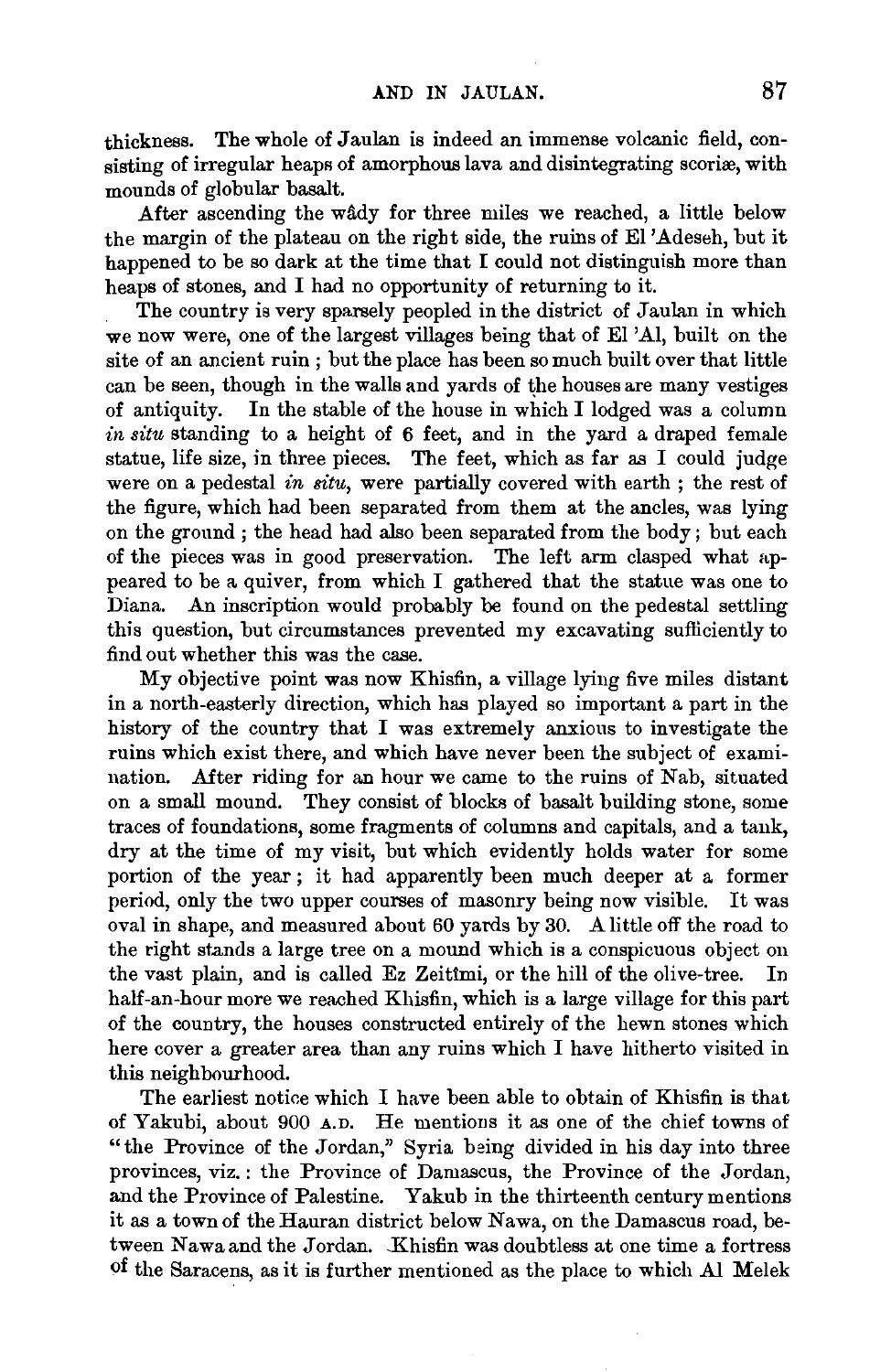al 'Adil (Saladin's son and successor) fled after having been routed at the battle of Baisân by the Crusaders, who advanced upon him from Acre. As it is mentioned as being one of the chief towns of the province so long ago as 900  $A.D.,$  it is probable that its importance dates from a much older period, as indeed was indicated by some of the ornamentation which I found there. That it must also have been an important crusading stronghold is evident from the leading characteristics of the remains, as they now appear, and of the ornamentation, of which I give specimen sketches.



The walls of the principal fort now standing measure 68 yards one way, by 54 the other. They are 9 feet in thickness, and are eight courses of stone in height, the stones from 1 foot to 1 foot 6 inches square, but some are much larger. Within the fort are the traces of a second or inner wall forming a sort of keep in the centre, but the whole area is so encumbered with ruin that it would require more time than I was able to give to it to make accurate measurements, or a plan of the building. The village had almost the appearance of a quarry, so thickly piled were the blocks of hewn stone which enclosed the courtyards and formed the walls of the houses, while they were strewn thickly or stacked in heaps over all the neigh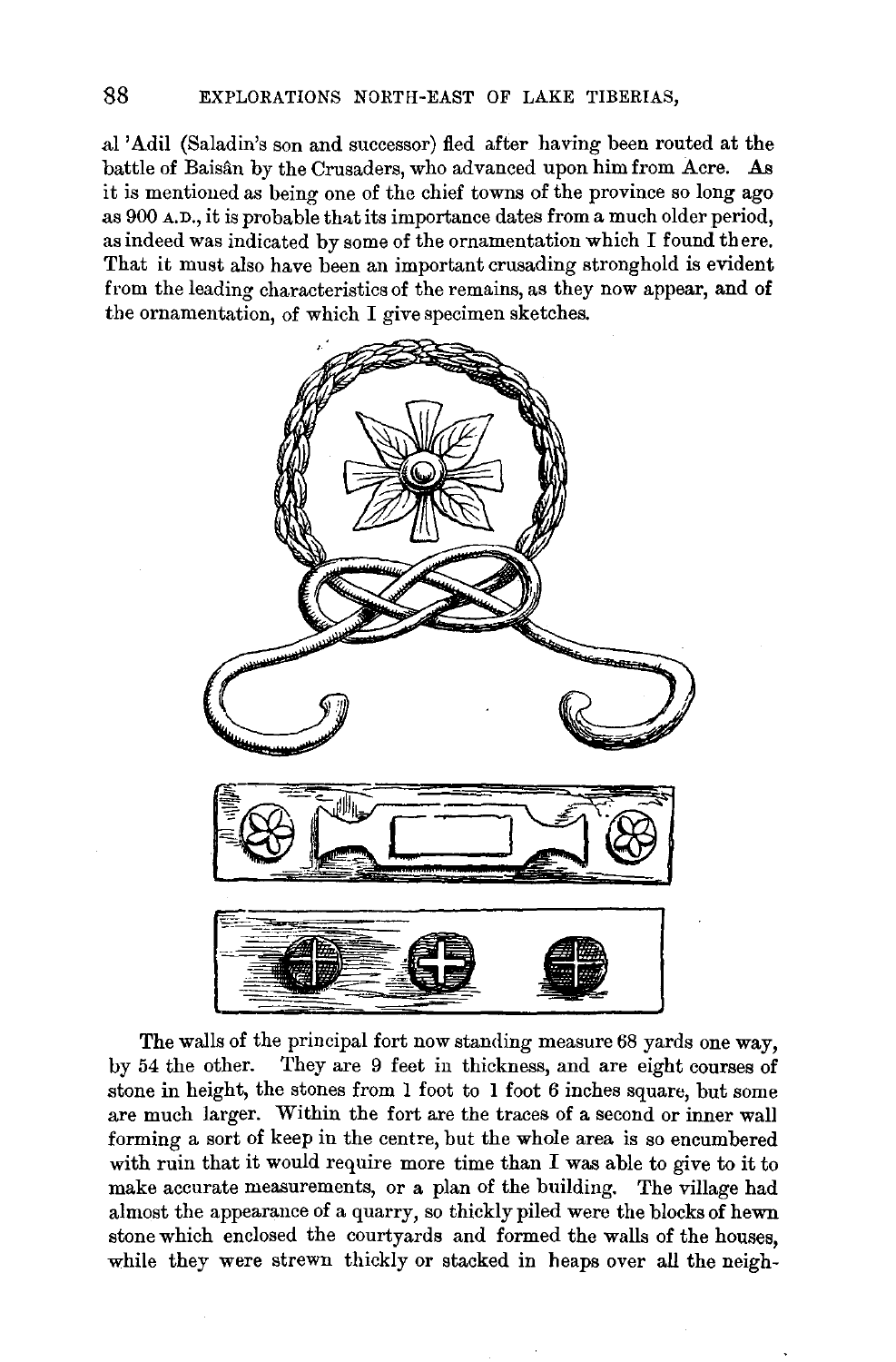bouring fields. The lintels of the doors consisted frequently of large stones, some of which possibly had served the same purpose in old times, on which were tablets, rosettes, crosses, bosses, and other crusading devices.

I now proceeded in a westerly direction, and in two miles reached the ruins of Esfera, a mound covered with the usual hewn basaltic stones, and with traces of foundations. Two miles further on was the conspicuous hill of Tell el Muntar, which is also strewn with ruins of the same character ; but at neither place were the remains of any marked interest ;—they all indicated, however, the presence in ancient times of a large population in this section of country. Just to the south of Tell el Muntar we came upon a dolmen field-I counted twenty grouped in a comparatively limited area, averaging perhaps a hundred yards apart. Some were composed of three side stones with a covering slab, and in most cases were "free standing." In others the superincumbent slab rested upon four uprights, and in others upon heaps of large blocks of stone. In no case did I observe the covering slabs to be so large as I have seen them elsewhere, probably owing to the weight of the basalt of which they were composed ; but circumstances prevented my giving these interesting monuments upon this occasion the attention they deserved, and I was compelled to be satisfied with having discovered their locality. In support of Captain Conder's theory it may be interesting to note that they were situated near water, as I shall presently show, and upon the verge of the precipitous ledge of rock which here forms the eastern cliff of one of the branches of the Wady es Samak, from which a magnificent view is obtained. The plateau here forms a promontory which splits the wildy, and at its southern extremity is situated the old stronghold of the Crusaders, called the Kasr Berdauif, or Baldwin's Castle. I saw the ruin from a distance, but was unable to visit it on this occasion. This I the less regretted as it has already been examined, and the small crumbling ruin which remains offers nothing of interest. On the other hand, I was impatient to reach a ruin hitherto unknown, and which was situated directly beneath the upper ledge of rocky cliff down which we were now leading our horses at no little peril to life and limb. After descending abruptly about 500 feet we came to a broad shelf, or small cultivated plateau, beyond the edge of which there was another steep descent to the bottom of the wâdy. It was upon this shelf that the ruins of Umm el Kanatar, or the "Place of Arches," is situated. It may have derived its name from the first object which met our view, as, turning sharp to the right under the impending cliff down which we had just descended, we came upon a most singular and most picturesque spot. Here were two large arches, one partially ruined, but the traces of which were still plainly visible projecting from the rock against which it had been built, the other in a perfect state of preservation. This one measured 23 feet in breadth, 6 feet 6 inches in depth, and 16 feet in height. The ruined one was probably of the same dimensions, but as it was partially broken away there was no means of accurately judging of it. They had been built over a crystal spring, the waters of which still filled the small tank 23 feet long and 6 feet wide, with a depth of 2 feet of water, under the perfect arch, and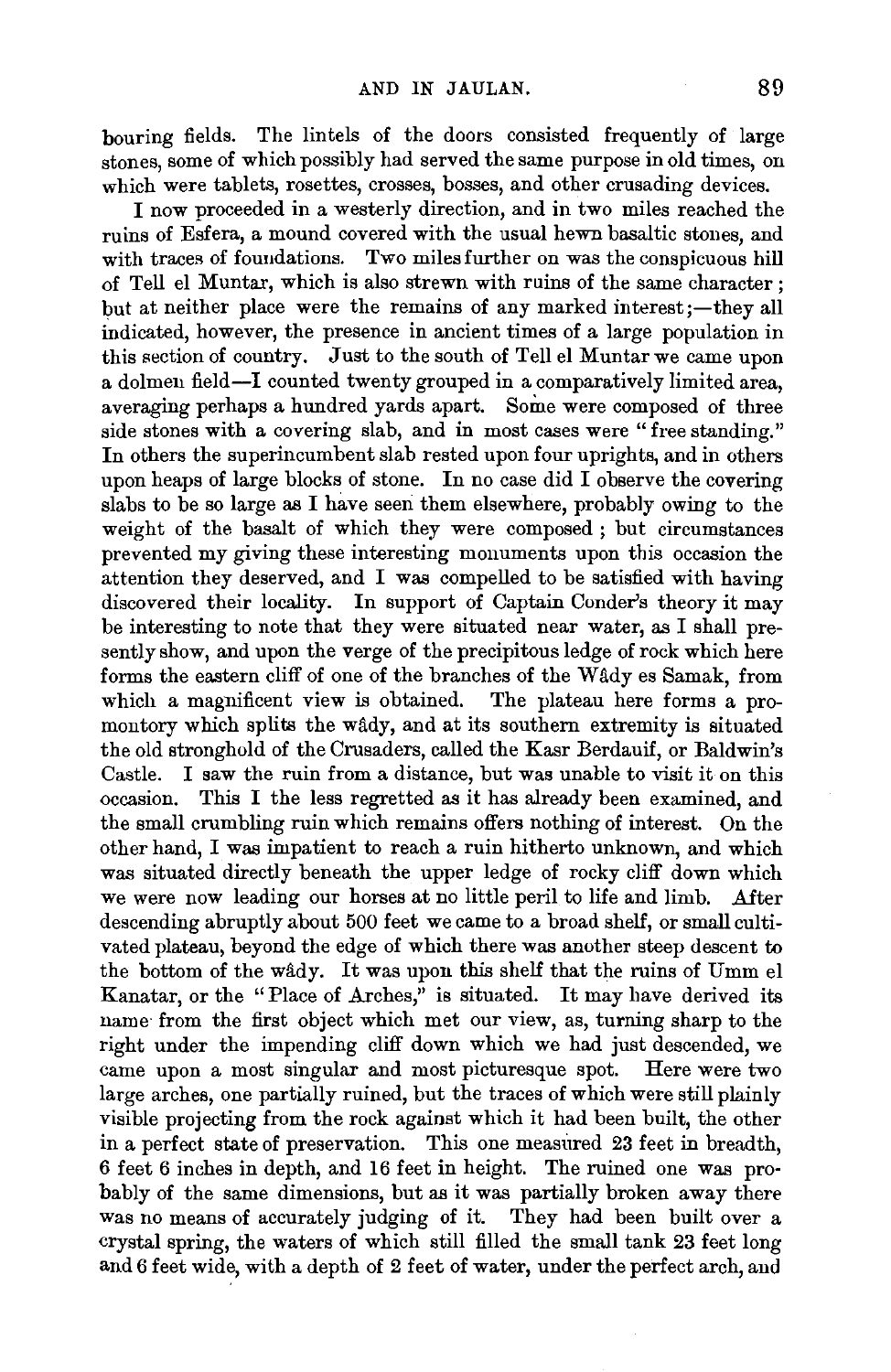contained many small fish. It apparently escaped by an underground channel. Over the centre of the arch was a large slab of stone, upon which had been an in-

<---------------tf~ 6 m.. \_\_\_\_\_\_\_\_\_\_\_\_\_\_\_\_\_ <sup>~</sup>  $\int$ !<br>! '  $\mathbf{g}$  .  $\sigma$ r

however, I was not in a position to appreciate its charms ; a bitterly cold wind, accompanied by sleet, was blowing, and I had just before arriving at the dolmen field undergone an experience: which made the task of a minute examination of ruins or dolmens in an easterly gale of wind unpleasant in

the highest degree. When allowing my horse to drink at what seemed a puddle on the plateau, he had made a step forward and plunged head foremost down what turned out to be an overflowed well, with me on his back. We had some difficulty in extricating ourselves, but the severity of the cold wind was so much intensified by my drenched condition, that, not being in my good health otherwise at the time, I was compelled to hurry over these ruins. They are situated about fifty yards from the spring to the north, and consist of ruined walls enclosing an area apparently as nearly as possible of the same dimensions as the synagogue at Ed-Dikkih, but the traces of the western wall were concealed by such piles of large blocks of building stones that it was impossible to determine them. The southern wall was standing to a height of about 7 feet, and consisted of three courses of stone averaging a little over 2 feet each in

' ' a slab at the side of the spring was a stone on which was the carved figure of a lion (fig. 1), and in front the widespreading arms of a mag-  $\ddot{x}$ . ' nificent old tree offered a grateful shade. At FIG. 1. the time of year at which I visited these springs,

scription now too effaced to be legible, and as it

was 16 feet over head I had no means of examining it closely. At



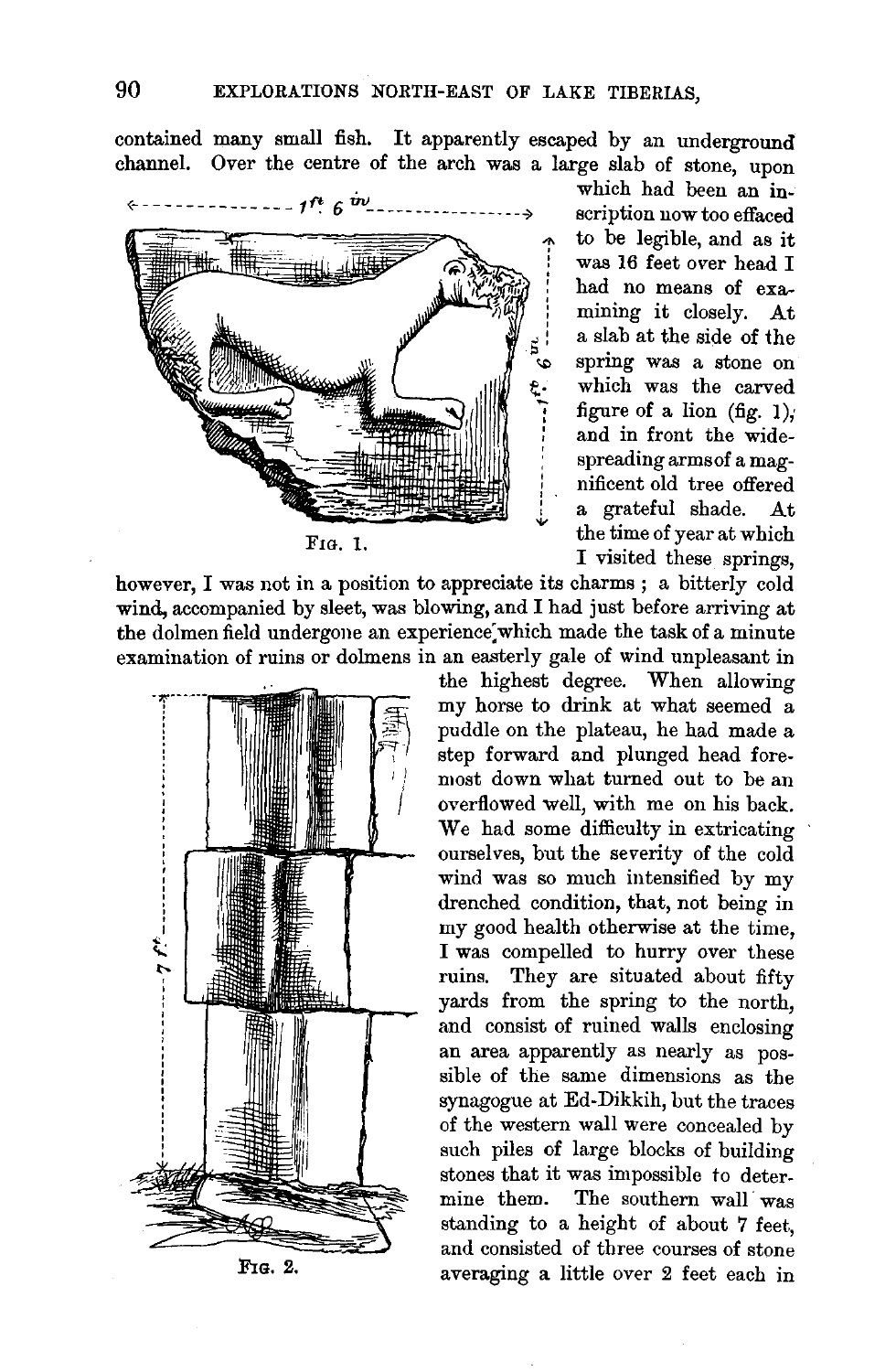height, by about 2 feet 6 inches in breadth. The door was situated 15 feet from the south-east angle of the wall, and was 4 feet 9 inches in width : the stones forming the door-post were slightly carved into a plain moulding (fig. 2). On entering, the area presented a mass of stone  $d\ell b$ ris, and columns, and pieces of carving, tossed about in the wildest confusion ; six colunms from 10 to 12 feet in height rose above the piles of stone at every angle, as though they had been partially overturned by an earthquake : the shaken condition of one of the stones which formed the door-post, and which projected from the others, as well as the general aspect of such of the ruin as was still standing, confirmed my impression that the building had been destroyed by a convulsion of nature. It was difficult under the circumstances to determine the true position of the columns, or the exact plan of the building ; but the character of the fragments of ornamentation which still remained, the fact that the columns were all within the enclosure of the building, that the walls were without cement, the position of the •loor, and the moulding of the door-posts, all rather lead me to the same conclusion with respect to this building which I have arrived at in the case

of Ed-Dikkih, and to regard it as having beenformerlyasynagogue. There was one stone on which was carved the representation of an eagle (fig. 3), a fragment of egg and dart cornice, closely resembling the one at Ed-Dikkih, a large triangular slab cut in the shape of an arch and highly ornamented, measuring 3 feet 6 inches along the base line, and  $5 \text{ feet } 8 \text{ inches between the two}$  Fig. 3. extremities, and which I assume



to have been placed on the lintel of the main entrance (fig. 4); and there were fragments of Corinthian capitals.

It is highly probable that a careful investigation of these stones would reveal inscriptions which would throw more light on this interesting ruin than, during my hurried inspection



of them, I was in a position to obtain. I send these notes simply as a description of what I was able to observe, under circumstances by no means favourable to minute investigation ; but it is not impossible that I may be able to revisit this part of the country and supplement this paper with more details of the ruins which are noticed in it, as well as IT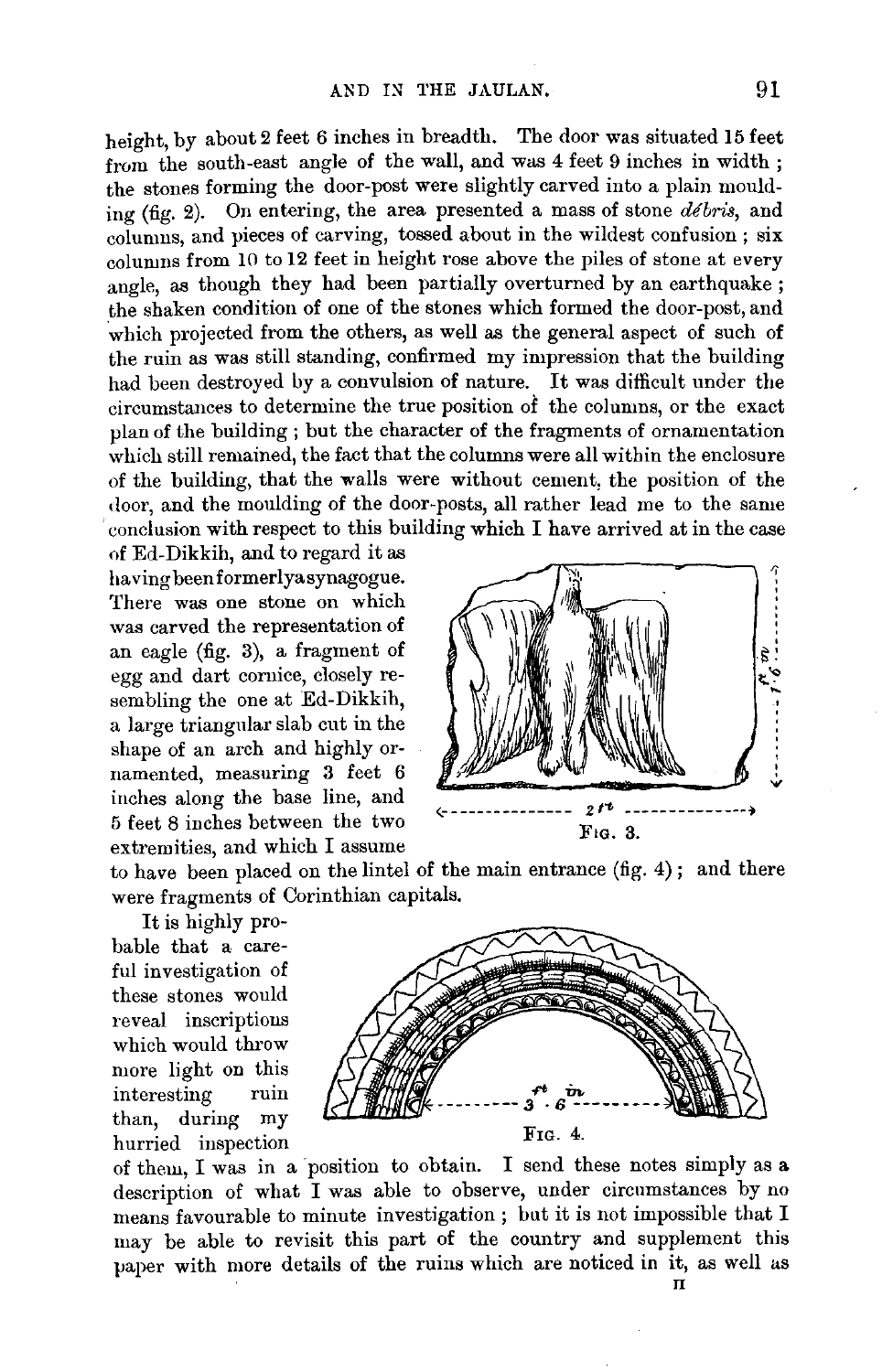to look for others of the position of which I have received some. information.

On my return to Tiberias, a Jew came to tell me that he knew a house which contained a stone upon which there was an inscription. I found it in the floor of a tumble-down dwelling inhabited by an old Jewish woman. As it was too begrimed with dirt to make anything of, I tempted the old woman with a bribe to let me take it up and carry it off, promising to return it. The inscription turned out to be in Greek characters, and as it may have escaped the attention of former travellers, a squeeze of it is forwarded herewith. I also annex the best copy I have been able to make, in case 'the squeeze does not arrive in good condition.

**YNEPEYXAPICTIACA**  $~\&\&$  OYHMWNCIPIKIOV **NANAICAMCNOIHMI OIOPEBOICOYANHFIPAMO** 

I was also taken by a Jew to look at a stone built into the back wall of the synagogue, on which was an inscription. He told me that he had seen some gentlemen take a squeeze of this, and I therefore only took a hasty copy, thinking it probable that it would be found in the " Memoirs." As however, this is not the case, I presume it must have attracted the notice of some more recent explorers. The following is my copy :-



I am indebted to my companion, Mr. Guy Le Strange, for the list of the Arab names, which I append, of the places taken down from the natives on this trip, with their significations.